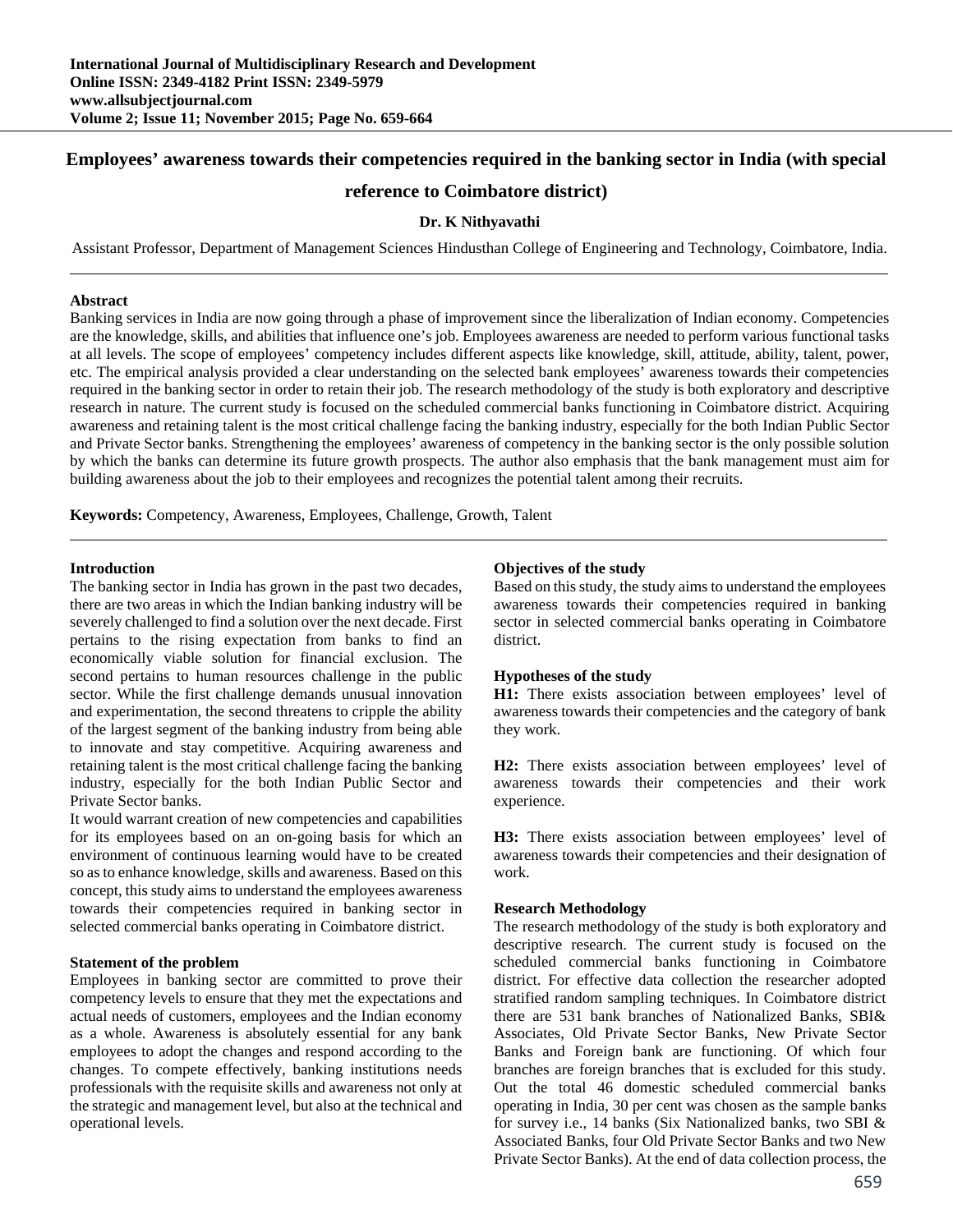sample size was 560 bank employees. Both primary data and secondary data were collected for this study. The primary data have been collected with the help of questionnaire. The relevant information was obtained from various bank employees through a questionnaire. Secondary data were collected from different sources like newspaper, magazines, journals, books, records, websites, pamphlets, etc..for which the researcher has approached various institutions like Bharathiar University, Amrita university, PSG school of management, SIMA library, SRM University.

#### **Results and Discussions**

The empirical results and discussions of this research paper are briefly summarized in this section of the study.

## **Demographic Status of the Employee**

Empirical results of the study reveals that 56.25 of the sample subjects participate in the study are female and majority i.e. 56.79 per cent of respondents' belong to the age group 26-30 years. Further, it has been found that majority i.e. 66.61 of respondents' are married and it has also observed that majority of the respondents' i.e. 69.82 per cent of respondents' have completed their post-graduation degree.

## **Job Profile of the Employee**

It has been concluded that, 42.86 per cent of respondents' are working in Nationalized Bank. It has been found that majority i.e. 56.61 per cent of respondents' have gained 5 years' work experience or less than that. Further, it has been inferred that, 40 per cent of respondents' of were designated in administration department in the selected commercial banks. It has also inferred that majority i.e. 53.04 per cent of respondents' monthly earning ranges between Rs 30, 001 to Rs 40, 000.

#### **Employees' Awareness towards their Competencies**

Competent employees are the main resource of any banks in acquiring a competitive advantage. Land, buildings or materials do not yield productivity, rather, it is 'people capital' that runs a business and produces value from existing resources. The demand for effective and competent employees continuously increases in both public and private banks, because a dynamic global marketplace and increasing foreign competition has compelled to become more effective and flexible in response to the rapidly changing environment. Banking being in the service industry, the employees' competencies becomes an important factor for assessing the bank's performances. This section of the study aims to analyze employees' level of awareness towards their competencies.

**Table 1:** Employees' level of awareness towards their competencies required for effective work execution

| Variables                                                                   | <b>Sum</b> | Mean | Rank |
|-----------------------------------------------------------------------------|------------|------|------|
| Knowledge on effective communication with others                            | 2484       | 4.44 |      |
| Procedures for lending loan                                                 | 2146       | 3.83 | 10   |
| Latest amendments in banking                                                | 2258       | 4.03 | 8    |
| Knowledge of employees, behavior modification, and attitude change process  | 2220       | 3.96 | 9    |
| Building positive, straight forward, and trusting relationship with others. | 2427       | 4.33 | 2    |
| Ability to maintain high level of integrity in achieving results            | 2372       | 4.24 | 3    |
| Able to maintain an effective interpersonal relationship                    | 2351       | 4.20 | 4    |
| Ability to understand interpersonal problems                                | 2295       | 4.10 |      |
| Understanding about self-strength and weakness                              | 2351       | 4.20 | 4    |
| Awareness of the skill to anticipate and adopt for future issues            | 2315       | 4.13 | 6    |

**Source:** Primary Data

As stated earlier, "Competency" as a combination of knowledge, skills, and attitude are utilized by an employee to improve their work performance. Based on this concept, the data presented in the above table discusses the sample banking employees' awareness towards the competency levels an employee need to possess for effective work execution. The above table indicates that sample employees have gain enough knowledge on effective communications with others and it has gained a mean score of 4.44 and ranked in first place. Similarly, respondents are aware about the importance of: positive thinking, straight forward and trusting relationship with others, and ability to maintain high level of honesty in achieving expected results both with the senior officials and the clients i.e. customers. These factors are ranked in second and third place with mean score of 4.33 and 4.24 respectively. Realization of employees about their capability of maintaining an effective relationship with others and knowledge of self-strength and weakness are rated in the fourth place with the high mean score of 4.20. Employees' awareness on the skill to anticipate and

adopt for future plans is ranked in sixth place with the mean score of 4.13. Followed by it, employees' ability to understand about interactive problem is placed in seventh position with mean score of 4.10. Now a day, Banking Amendment bill are expected to create more confidence among investors and depositors in both public and private sector banks in India. Employees' knowledge on these issues is ranked in eighth place with moderate mean score of 4.03. Employees' realization and knowledge on behavior modification, attitude change, process requirement in modern banking functions, and their understanding on procedure for lending loans are ranked in ninth and tenth places respectively.

Thus, it is concluded that employees have gained knowledge on effective communications with others and its average at 4.44, and this is ranked in first place.

**H1:** There exists association between employees' level of awareness towards their competencies and the category of bank they work.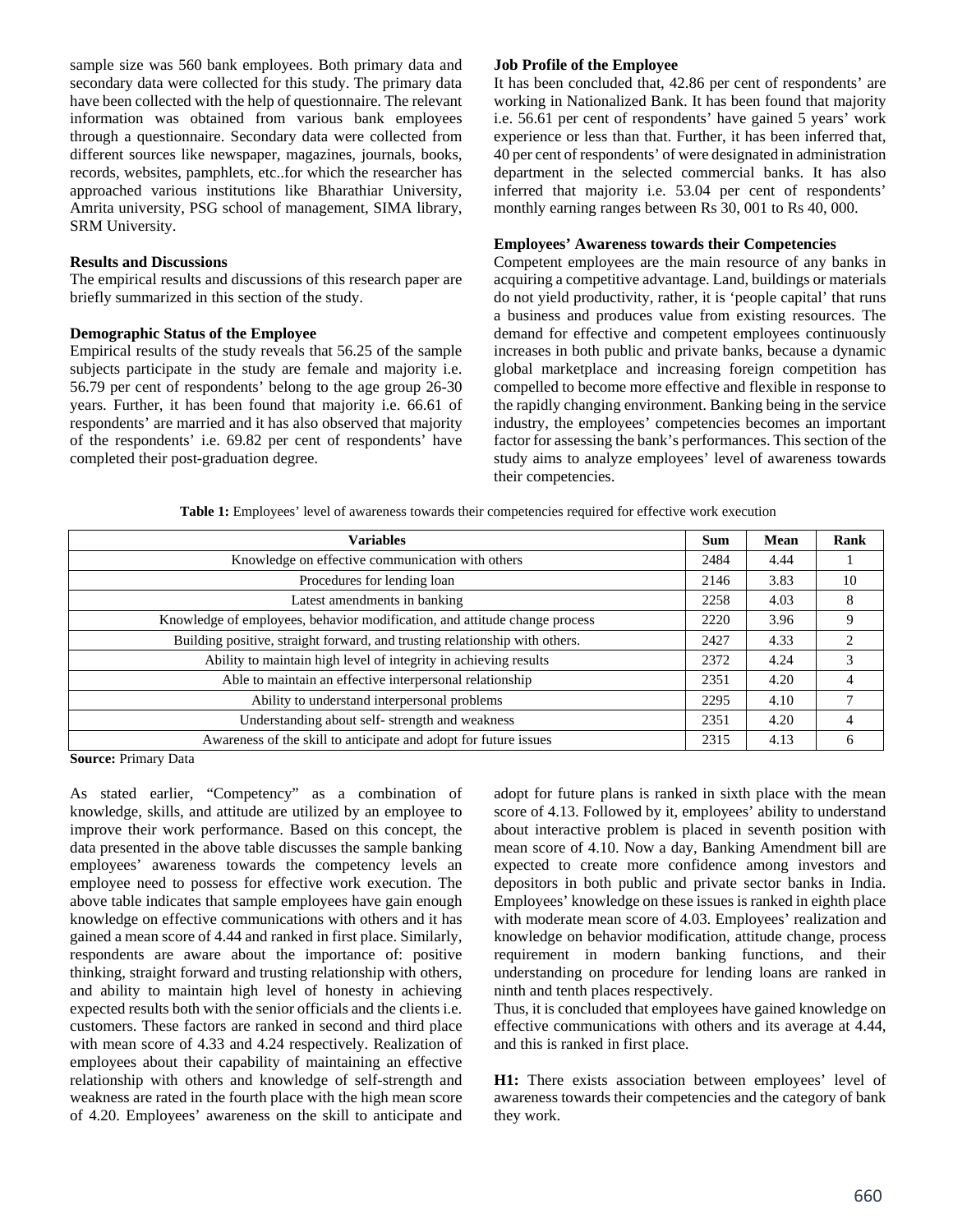Table 1: Result of Anova test Employees' level of awareness towards their competencies required for effective work execution and the category of bank

| <b>Reasons</b>                                                                 | <b>Source</b>         | <b>Sum of Squares</b> | DF  | <b>Mean Square</b>       | F      | Sig   |
|--------------------------------------------------------------------------------|-----------------------|-----------------------|-----|--------------------------|--------|-------|
|                                                                                | <b>Between Groups</b> | 25.604                | 3   | 8.535                    |        |       |
| Knowledge on effective communication with others                               | Within Groups         | 112.081               | 556 | .202                     | 42.339 | .000. |
|                                                                                | Total                 | 137.686               | 559 | $\blacksquare$           |        |       |
|                                                                                | <b>Between Groups</b> | 1.207                 | 3   | .402                     |        |       |
| Procedures for lending loan                                                    | Within Groups         | 153.015               | 556 | .275                     | 1.462  | .224  |
|                                                                                | Total                 | 154.221               | 559 | $\blacksquare$           |        |       |
|                                                                                | <b>Between Groups</b> | 1.240                 | 3   | .413                     |        |       |
| Latest amendments in banking                                                   | <b>Within Groups</b>  | 54.181                | 556 | .097                     | 4.242  | .006  |
|                                                                                | Total                 | 55.421                | 559 | ä,                       |        |       |
|                                                                                | <b>Between Groups</b> | .421                  | 3   | .140                     |        |       |
| Knowledge of employees, behavior modification, and<br>attitude change process  | Within Groups         | 92.865                | 556 | .167                     | .840   | .472  |
|                                                                                | Total                 | 93.286                | 559 | $\blacksquare$           |        |       |
| Building positive, straight forward, and trusting<br>relationship with others. | <b>Between Groups</b> | 11.087                | 3   | 3.696                    |        | .000. |
|                                                                                | Within Groups         | 151.469               | 556 | .272                     | 13.565 |       |
|                                                                                | Total                 | 162.555               | 559 |                          |        |       |
|                                                                                | <b>Between Groups</b> | 8.721                 | 3   | 2.907                    |        |       |
| Ability to maintain high level of integrity in achieving<br>results            | Within Groups         | 92.165                | 556 | .166                     | 17.537 | .000. |
|                                                                                | Total                 | 100.886               | 559 |                          |        |       |
|                                                                                | <b>Between Groups</b> | .761                  | 3   | .254                     |        | .189  |
| Able to maintain an effective interpersonal relationship                       | Within Groups         | 88.237                | 556 | .159                     | 1.598  |       |
|                                                                                | Total                 | 88.998                | 559 | ä,                       |        |       |
|                                                                                | <b>Between Groups</b> | 1.721                 | 3   | .574                     |        |       |
| Ability to understand interpersonal problems                                   | Within Groups         | 47.877                | 556 | .086                     | 6.663  | .000. |
|                                                                                | Total                 | 49.598                | 559 |                          |        |       |
| Understanding about self-strength and weakness                                 | <b>Between Groups</b> | 12.227                | 3   | 4.076                    |        |       |
|                                                                                | Within Groups         | 76.771                | 556 | .138                     | 29.518 | .000. |
|                                                                                | Total                 | 88.998                | 559 |                          |        |       |
|                                                                                | <b>Between Groups</b> | 12.535                | 3   | 4.178                    |        |       |
| Awareness of the skill to anticipate and adopt for future<br>issues            | Within Groups         | 52.421                | 556 | .094                     | 44.316 | .000. |
|                                                                                | Total                 | 64.955                | 559 | $\overline{\phantom{a}}$ |        |       |

Level of significance: 5 percent

**H2:** There exists association between employees' level of awareness towards their competencies and their work experience.

Table 2: Result of Anova test Employees' level of awareness towards their competencies required for effective work execution and their work experience

| <b>Reasons</b>                                                                 | <b>Source</b>         | <b>Sum of Squares</b> | DF  | <b>Mean Square</b> | $\mathbf{F}$ | <b>Sig</b> |
|--------------------------------------------------------------------------------|-----------------------|-----------------------|-----|--------------------|--------------|------------|
|                                                                                | <b>Between Groups</b> | 15.731                | 3   | 5.244              |              |            |
| Knowledge on effective communication with others                               | Within Groups         | 121.954               | 556 | .219               | 23.907       | .000.      |
|                                                                                | Total                 | 137.686               | 559 |                    |              |            |
|                                                                                | <b>Between Groups</b> | 21.438                | 3   | 7.146              |              |            |
| Procedures for lending loan                                                    | Within Groups         | 132.784               | 556 | .239               | 29.922       | .000       |
|                                                                                | Total                 | 154.221               | 559 |                    |              |            |
|                                                                                | <b>Between Groups</b> | 1.355                 | 3   | .452               |              |            |
| Latest amendments in banking                                                   | Within Groups         | 54.066                | 556 | .097               | 4.645        | .003       |
|                                                                                | Total                 | 55.421                | 559 |                    |              |            |
| Knowledge of employees, behavior modification,<br>and attitude change process  | <b>Between Groups</b> | 6.014                 | 3   | 2.005              |              |            |
|                                                                                | Within Groups         | 87.271                | 556 | .157               | 12.772       | .000       |
|                                                                                | Total                 | 93.286                | 559 | ۰                  |              |            |
|                                                                                | <b>Between Groups</b> | 62.195                | 3   | 20.732             |              | .000       |
| Building positive, straight forward, and trusting<br>relationship with others. | Within Groups         | 100.361               | 556 | .181               | 114.854      |            |
|                                                                                | Total                 | 162.555               | 559 | ۰                  |              |            |
|                                                                                | <b>Between Groups</b> | 4.005                 | 3   | 1.335              |              |            |
| Ability to maintain high level of integrity in<br>achieving results            | Within Groups         | 96.881                | 556 | .174               | 7.661        | .000       |
|                                                                                | Total                 | 100.886               | 559 |                    |              |            |
|                                                                                | <b>Between Groups</b> | 5.960                 | 3   | 1.987              |              |            |
| Able to maintain an effective interpersonal<br>relationship                    | Within Groups         | 83.038                | 556 | .149               | 13.302       | .000       |
|                                                                                | Total                 | 88.998                | 559 | ä,                 |              |            |
| Ability to understand interpersonal problems                                   | <b>Between Groups</b> | 7.674                 | 3   | 2.558              |              |            |
|                                                                                | Within Groups         | 41.925                | 556 | .075               | 33.922       | .000       |
|                                                                                | Total                 | 49.598                | 559 |                    |              |            |
| Understanding about self- strength and weakness                                | Between Groups        | 3.969                 | 3   | 1.323              | 8.650        | .000       |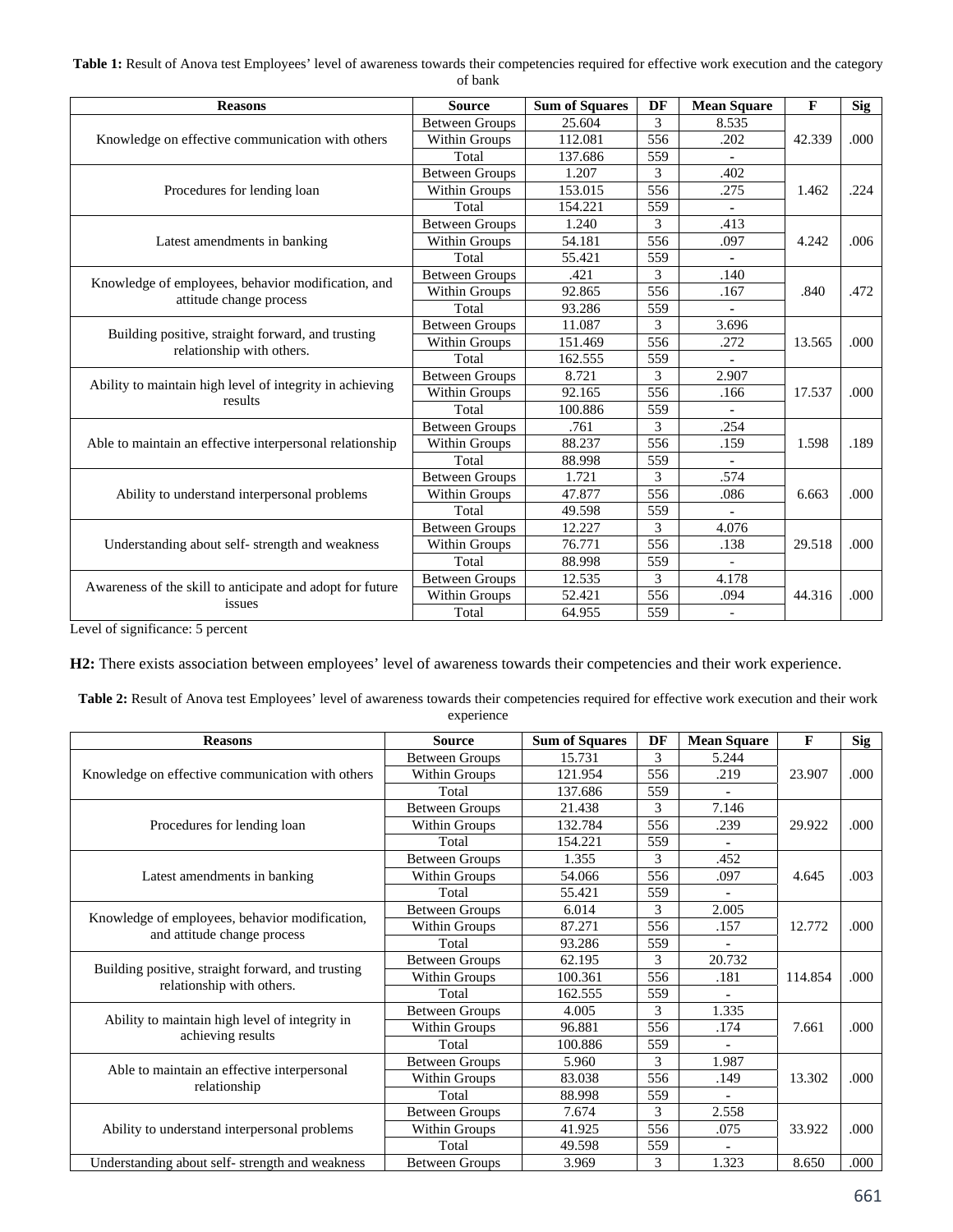|                                                    | Within Groups         | 85.030 | 556 | .153                     |       |      |
|----------------------------------------------------|-----------------------|--------|-----|--------------------------|-------|------|
|                                                    | Total                 | 88.998 | 559 | $\overline{\phantom{a}}$ |       |      |
|                                                    | <b>Between Groups</b> | l.831  |     | .610                     |       |      |
| Awareness of the skill to anticipate and adopt for | Within Groups         | 63.124 | 556 | .114                     | 5.377 | .001 |
| future issues                                      | Total                 | 64.955 | 559 | $\overline{\phantom{a}}$ |       |      |

Level of significance: 5 percent

**H3:** There exists association between employees' level of awareness towards their competencies and their designation of work.

Table 3: Result of Anova test Employees' level of awareness towards their competencies required for effective work execution their designation of work

| <b>Reasons</b>                                                                 | <b>Source</b>         | <b>Sum of Squares</b> | DF             | <b>Mean Square</b> | $\mathbf F$ | <b>Sig</b> |
|--------------------------------------------------------------------------------|-----------------------|-----------------------|----------------|--------------------|-------------|------------|
|                                                                                | <b>Between Groups</b> | 40.262                | $\overline{2}$ | 20.131             |             | .000       |
| Knowledge on effective communication with others                               | Within Groups         | 97.424                | 557            | .175               | 115.094     |            |
|                                                                                | Total                 | 137.686               | 559            |                    |             |            |
|                                                                                | <b>Between Groups</b> | 13.571                | $\overline{c}$ | 6.786              |             |            |
| Procedures for lending loan                                                    | Within Groups         | 140.650               | 557            | .253               | 26.872      | .000       |
|                                                                                | Total                 | 154.221               | 559            |                    |             |            |
|                                                                                | <b>Between Groups</b> | 5.289                 | $\overline{2}$ | 2.644              |             |            |
| Latest amendments in banking                                                   | Within Groups         | 50.133                | 557            | .090               | 29.380      | .000       |
|                                                                                | Total                 | 55.421                | 559            |                    |             |            |
|                                                                                | <b>Between Groups</b> | 7.881                 | $\overline{2}$ | 3.940              |             |            |
| Knowledge of employees, behavior modification, and<br>attitude change process  | Within Groups         | 85.405                | 557            | .153               | 25.699      | .000       |
|                                                                                | Total                 | 93.286                | 559            |                    |             |            |
| Building positive, straight forward, and trusting<br>relationship with others. | <b>Between Groups</b> | 9.701                 | $\overline{2}$ | 4.850              | 17.674      | .000       |
|                                                                                | Within Groups         | 152.855               | 557            | .274               |             |            |
|                                                                                | Total                 | 162.555               | 559            |                    |             |            |
|                                                                                | <b>Between Groups</b> | 21.078                | $\overline{c}$ | 10.539             |             |            |
| Ability to maintain high level of integrity in achieving<br>results            | Within Groups         | 79.808                | 557            | .143               | 73.554      | .000       |
|                                                                                | Total                 | 100.886               | 559            |                    |             |            |
|                                                                                | <b>Between Groups</b> | 1.123                 | $\overline{2}$ | .562               |             |            |
| Able to maintain an effective interpersonal relationship                       | Within Groups         | 87.875                | 557            | .158               | 3.560       | .029       |
|                                                                                | Total                 | 88.998                | 559            |                    |             |            |
|                                                                                | <b>Between Groups</b> | 2.658                 | $\overline{2}$ | 1.329              |             |            |
| Ability to understand interpersonal problems                                   | Within Groups         | 46.940                | 557            | .084               | 15.771      | .000       |
|                                                                                | Total                 | 49.598                | 559            |                    |             |            |
| Understanding about self- strength and weakness                                | <b>Between Groups</b> | .915                  | $\overline{2}$ | .457               |             |            |
|                                                                                | Within Groups         | 88.084                | 557            | .158               | 2.892       | .056       |
|                                                                                | Total                 | 88.998                | 559            |                    |             |            |
|                                                                                | <b>Between Groups</b> | .609                  | $\overline{2}$ | .305               |             |            |
| Awareness of the skill to anticipate and adopt for future<br>issues            | Within Groups         | 64.346                | 557            | .116               | 2.637       | .072       |
|                                                                                | Total                 | 64.955                | 559            |                    |             |            |

Level of significance: 5 percent

The ANOVA test results presented in the Table: 4.9, 4.10, and iii. 4.11 indicates that probability value of ANOVA test at 5 per cent level establish good relationship between the variables. Therefore, the hypothesis framed stand accepted and it has been concluded that there exists association between

- i. Employees' level of awareness towards their competency levels and their category of bank they work. From the empirical data analysis it has been inferred that employees' competency levels are low in case of their awareness towards procedures for lending loan, knowledge of employees on behavior modification and attitude change process and able to maintain an effective interpersonal relationship.
- ii. Employees' level of awareness towards their competency levels and their work experience.

Employees' level of awareness towards their competency levels and their designation of work. However, there exist differences in employees' understanding capacity about their own strength and weakness and their awareness about the skills that have to improve for the future betterment.

# **Factor analysis**

Factor analysis attempts to identify underlying variables, or factors, that explain the pattern of correlations within a set of observed variables. Factor analysis is often used in data reduction to identify a small number of factors that explain most of the variance observed in a much larger number of manifest variables. In the current study rotation factor analysis is performed to measure the association between employees' awareness towards competency levels and category of bank.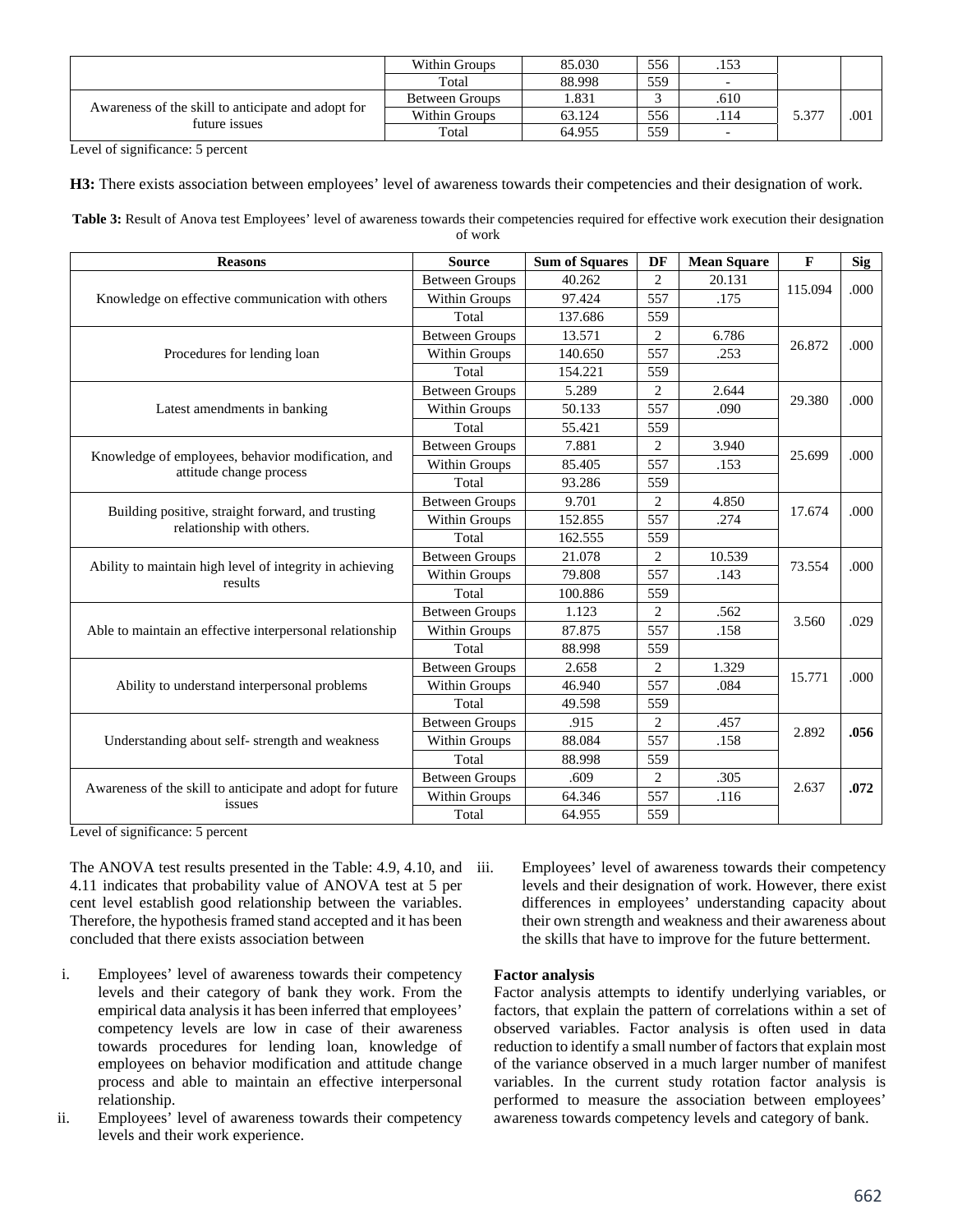# **Table 4:** Rotated component matrix - Employees' level of awareness towards their competencies required for effective work execution

|                                                                                           | <b>Banks</b>             |                          |                          |            |  |
|-------------------------------------------------------------------------------------------|--------------------------|--------------------------|--------------------------|------------|--|
| <b>Factors</b>                                                                            |                          | <b>SBI</b>               | <b>OPB</b>               | <b>NPB</b> |  |
| X <sub>1</sub> - Knowledge on effective communication with others                         | $\overline{\phantom{a}}$ |                          |                          | .793       |  |
| X <sub>2</sub> - Procedures for lending loan                                              | .529                     | $\overline{\phantom{a}}$ | -                        |            |  |
| X <sub>3</sub> - Latest amendments in banking                                             | .920                     | $\overline{\phantom{0}}$ | $\overline{\phantom{0}}$ |            |  |
| X <sub>4</sub> -Knowledge of employees behavior modification, and attitude change process | .959                     |                          |                          |            |  |
| $X5$ - Building positive, straight forward, and trusting relationship with others         | .527                     | .657                     | $\overline{\phantom{0}}$ |            |  |
| $X_6$ - Ability to maintain high level of integrity in achieving results                  |                          | $\overline{\phantom{0}}$ |                          | .828       |  |
| $X_7$ - Able to maintain an effective interpersonal relationship                          |                          | $\overline{\phantom{0}}$ | .871                     |            |  |
| $X_8$ - Ability to understand interpersonal problems                                      |                          | $\overline{\phantom{0}}$ | .850                     |            |  |
| X <sub>9</sub> - Understanding about self- strength and weakness                          |                          | .957                     | $\overline{\phantom{a}}$ |            |  |
| $X_{10}$ - Awareness of the skill to anticipate and adopt for future issues               |                          | .951                     | $\overline{\phantom{0}}$ |            |  |
| Eigen Values                                                                              |                          | 2.541                    | 1.970                    | 1.538      |  |
| 0 of variances                                                                            |                          | 25.413                   | 19.698                   | 15.833     |  |
| Cumulative                                                                                | 25.451                   | 50.864                   | 70.562                   | 85.945     |  |

Level of significance: 5 per cent

Four factors extracted together account for 85.945 percent of the total variance (information contained in the original 10 variables). This is pretty good, because we are able to economize on the number of variables (from 10, the researcher has reduced them to four underlying factors), while the data lost only about 14.055 per cent of the information content (85.945 per cent is retained by the four factors extracted out of the 10 original variables). Since the idea of factor analysis is to identify the factors that meaningfully summarize the sets of closely related variables, the rotation phase of the factor analysis attempts to transfer initial matrix into one that is easier

to interpret. Varimax rotation method is used to extract meaningful factors.

Four factors have been identified as being maximum percentage variance accounted. The variables  $X_2$ ,  $X_3$ ,  $X_4$  and  $X_5$  are grouped as factor I and they account for 25.451 per cent of the total variance. The variables  $X_5$ ,  $X_9$ , and  $X_{10}$  constitute the factor II and they account for 25.413 per cent of the total variance. The variables  $X_7$  and  $X_8$  are grouped as factor III and they account for 19.698 per cent of the total variance. The variables  $X_1$  and  $X_6$  are grouped as factor IV and they account for 15.833 per cent of the total variance.



Component Number

**Exhibit 1:** Scree plot - Employees' level of awareness towards their competencies required for effective work execution